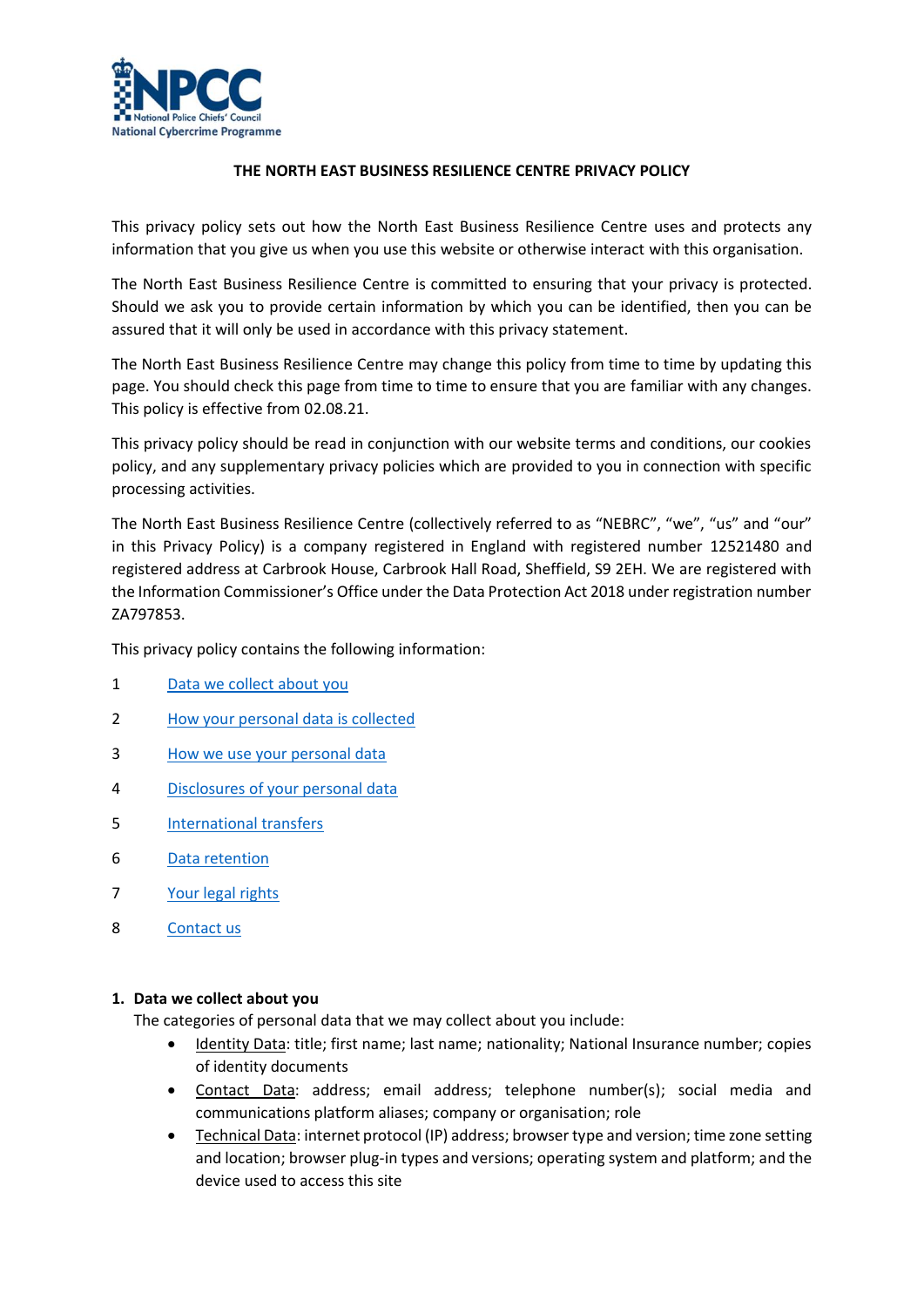

- Usage Data: information about how you use our website.
- Marketing and Communications Data: your preferences in receiving marketing from us and our third-party partners; topics of interest; your opinions regarding our services; communications between us; your communication preferences (you may receive marketing communications from us if you have requested information from us or have negotiated for or contracted to receive our services and you have not opted out of receiving that marketing).
- Contractual and Transactional Data: agreements between us or which you enter into on behalf of an organisation; services you request and/or we provide to you.
- Financial and Payment Data: bank account; credit/debit card numbers; sort code; CVC code; expiry date; related billing information.
- Screening Data: information concerning registered officers; information regarding criminal and regulatory investigations, findings and convictions.
- Education and Work Data: academic institutions; employers; qualifications; experience; references.
- Special Category Data: racial or ethnic origin; religious or philosophical beliefs; trade union membership; health; sexual orientation.
- Other Data Necessary for the Provision of our Services.

## <span id="page-1-0"></span>**2. How your personal data is collected**

We may obtain your personal data:

- − directly from you;
- − from individuals or entities acting on your behalf;
- − from our clients;
- − from your organisation;
- − when you or your organisation browse, complete a form or make an enquiry or otherwise interact with us via our website, social media or other platforms;
- − from search engine and web analytics providers;
- − by referrals;
- − from our professional advisers, including, without limitation, our insurers, legal advisers and accountants;
- − from courts, law enforcement bodies, regulators, government departments or agencies, lawyers or other parties; and/or
- − from the public domain.

### <span id="page-1-1"></span>**3. How we use your personal data**

We will only use your personal data when the law allows us to. Most commonly, we will use your personal data in the following circumstances:

- − where you have provided your consent;
- − where we need to perform the contract we are about to enter into or have entered into with you;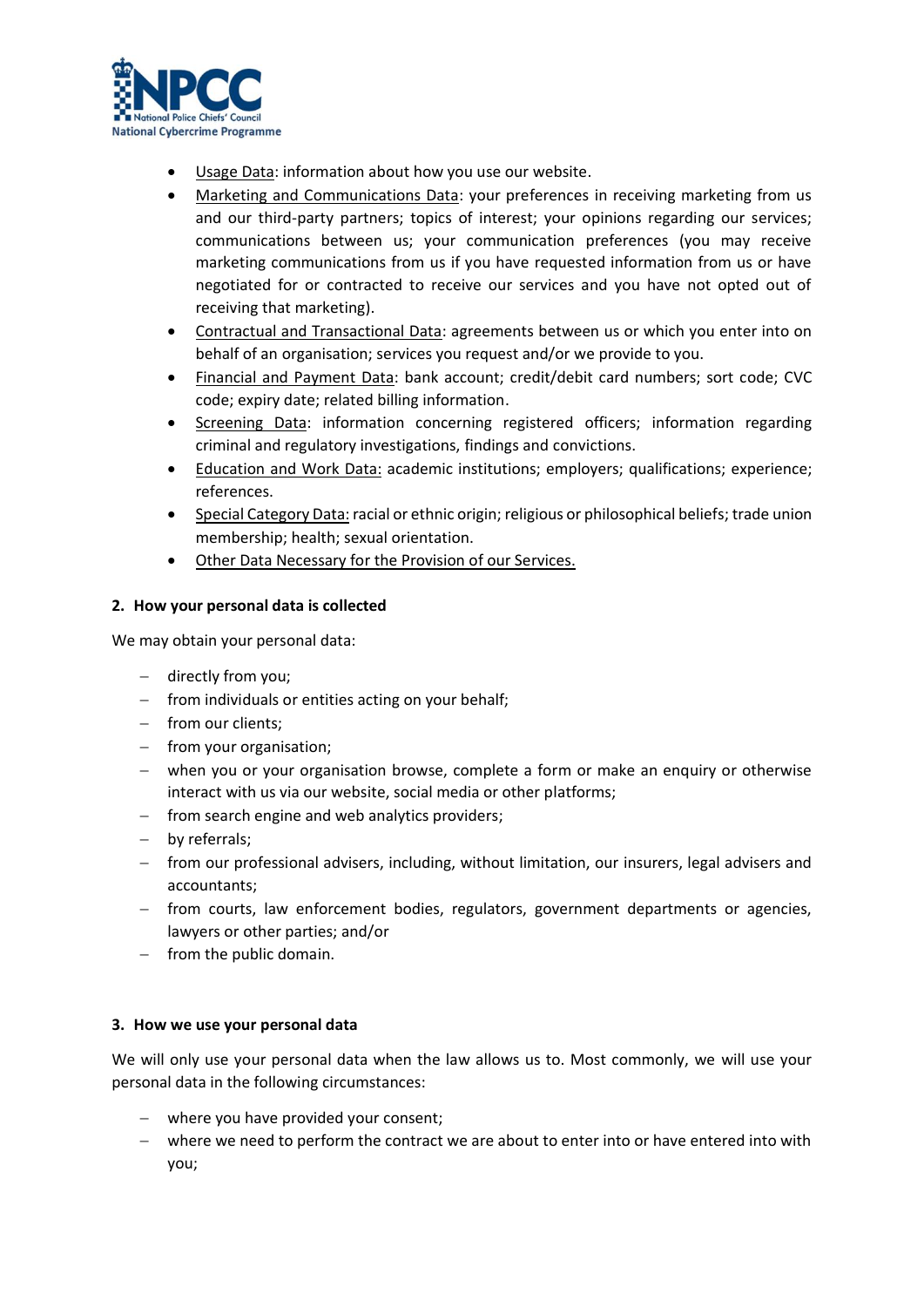

- − where it is necessary for our legitimate interests (or those of a third party) and your interests and fundamental rights do not override those interests;
- − where we need to comply with a legal obligation; and/or,
- − where it is necessary for the prevention, investigation, detection or prosecution of criminal offences or the execution of criminal penalties, including the safeguarding against and the prevention of threats to public security.

Where we process special category personal data, or criminal conviction and offence data, this will usually be in the following circumstances:

- − where you have provided your explicit consent;
- − where you have manifestly made the data public;
- − where it is necessary for the establishment, exercise or defence of legal claims;
- − where it is necessary when exercising our / your rights and obligations in the field of employment, social security and social protection law;
- − where it is necessary for reasons of substantial public interest, such as being:
	- − necessary for the administration of justice;
	- − necessary for ensuring equality of opportunity or treatment;
	- − necessary for the prevention or detection of an unlawful act;
	- − necessary for making a disclosure concerning suspicions of terrorist financing or money laundering; and/or,
	- − necessary for responding to a communication from an elected representative acting on behalf of an individual.

Alternatively, we may rely on an exemption in the GDPR and/or Data Protection Act 2018 to legitimise our processing.

We have set out below a description of the ways we plan to use your personal data, and the legal grounds we rely on to do so. We have also identified what the relevant legitimate interests are where appropriate. Please note that we may process your personal data in reliance on one or more lawful bases depending on the specific purpose for which we are using your data. Where permitted to do so, we may also use your personal data for an alternate, but compatible, purpose.

| <b>Purpose/Activity</b>                                                                                                                                                                                                                                                                                                                                  | Type of data                                                                                                                                                                                                                                                         | Lawful<br><b>basis</b><br>for<br>processing,<br>including<br>basis<br>legitimate<br>0f<br>interest                                                                                                                                                                                                                                                                                                |
|----------------------------------------------------------------------------------------------------------------------------------------------------------------------------------------------------------------------------------------------------------------------------------------------------------------------------------------------------------|----------------------------------------------------------------------------------------------------------------------------------------------------------------------------------------------------------------------------------------------------------------------|---------------------------------------------------------------------------------------------------------------------------------------------------------------------------------------------------------------------------------------------------------------------------------------------------------------------------------------------------------------------------------------------------|
| To manage our relationship with<br>you or your organisation<br>To comply with applicable legal,<br>financial<br>regulatory<br>and<br>obligations<br>To develop and carry out our<br>marketing activities<br>To analyse how our products<br>and services are used, including<br>our website<br>To communicate with you about<br>our products and services | Identity<br>Contact<br>Technical<br>Usage<br>$\overline{\phantom{0}}$<br>Marketing<br>and<br>Communications<br>Contractual<br>and<br>$\qquad \qquad -$<br>Transactional<br>Financial<br>and<br>$\overline{\phantom{0}}$<br>payment<br>Screening<br>$\qquad \qquad -$ | Consent<br>Legitimate<br>interests,<br>$\overline{\phantom{m}}$<br>including: selecting<br>our<br>customers and partners in<br>accordance with our Objects<br>and values; registering you /<br>your organisation as a client;<br>developing,<br>promoting and<br>expanding<br>business,<br>our<br>products<br>services;<br>and<br>obtaining<br>feedback<br>on our<br>products<br>services;<br>and |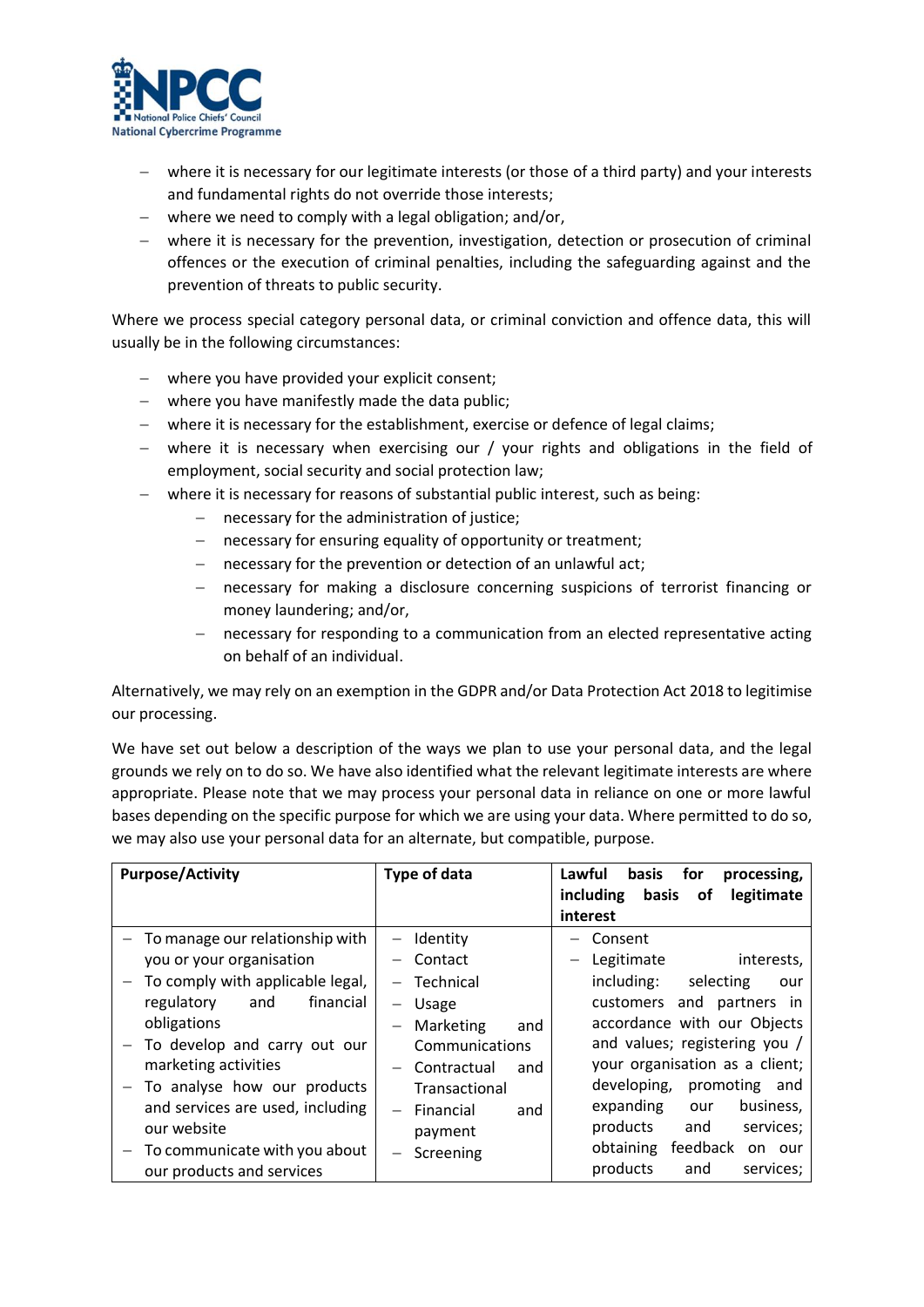

| develop,<br>To<br>manage<br>and<br>improve our brands, products,<br>services and relationships                                                                                                                     |                                                                                                                                                                                                               | understanding the products<br>services<br>clients<br>and<br>our<br>require and how we can best<br>deliver<br>them,<br>including<br>personalising<br>our<br>communications,<br>products<br>and services; sharing updates<br>regarding our products and<br>services;<br>maintaining<br>our<br>records;<br>identifying<br>and<br>resolving technical issues                                                                                                                                                                                                                                                                                                                                                                                                                                                                                                                                                                                                                                             |
|--------------------------------------------------------------------------------------------------------------------------------------------------------------------------------------------------------------------|---------------------------------------------------------------------------------------------------------------------------------------------------------------------------------------------------------------|------------------------------------------------------------------------------------------------------------------------------------------------------------------------------------------------------------------------------------------------------------------------------------------------------------------------------------------------------------------------------------------------------------------------------------------------------------------------------------------------------------------------------------------------------------------------------------------------------------------------------------------------------------------------------------------------------------------------------------------------------------------------------------------------------------------------------------------------------------------------------------------------------------------------------------------------------------------------------------------------------|
| To deliver our products and<br>services<br>fulfil<br>the<br>process<br>and<br>To<br>contract<br>To exercise our rights set out in<br>agreements or contracts<br>To collect and recover money<br>that is owed to us | Identity<br>Contact<br>Marketing and<br>Communications<br>Contractual and<br>Transactional<br>Financial and<br>Payment<br>Screening<br><b>Other Data</b><br>Necessary for the<br>Provision of our<br>Services | Consent<br>Legitimate interests:<br>facilitating the provision of<br>our services; maintaining our<br>standards of service;<br>conducting administrative<br>activities; maintaining our<br>records; managing our<br>finances, including in<br>connection with accounting<br>and auditing; complying with<br>our policies and standards;<br>maintaining security;<br>complying with legal and<br>other regulations; handling<br>legal issues and claims<br>Performance of a contract<br>Compliance with our legal<br>obligations<br>Prevention, investigation,<br>detection or prosecution of<br>criminal offences<br>- Manifestly made public<br>- Establishment, exercise or<br>defence of legal claims<br>Administration of justice<br>- Prevention or detection of an<br>unlawful act<br>Making a disclosure<br>concerning suspicions of<br>terrorist financing or money<br>laundering<br>Responding to a<br>communication from an<br>elected representative acting<br>on behalf of an individual |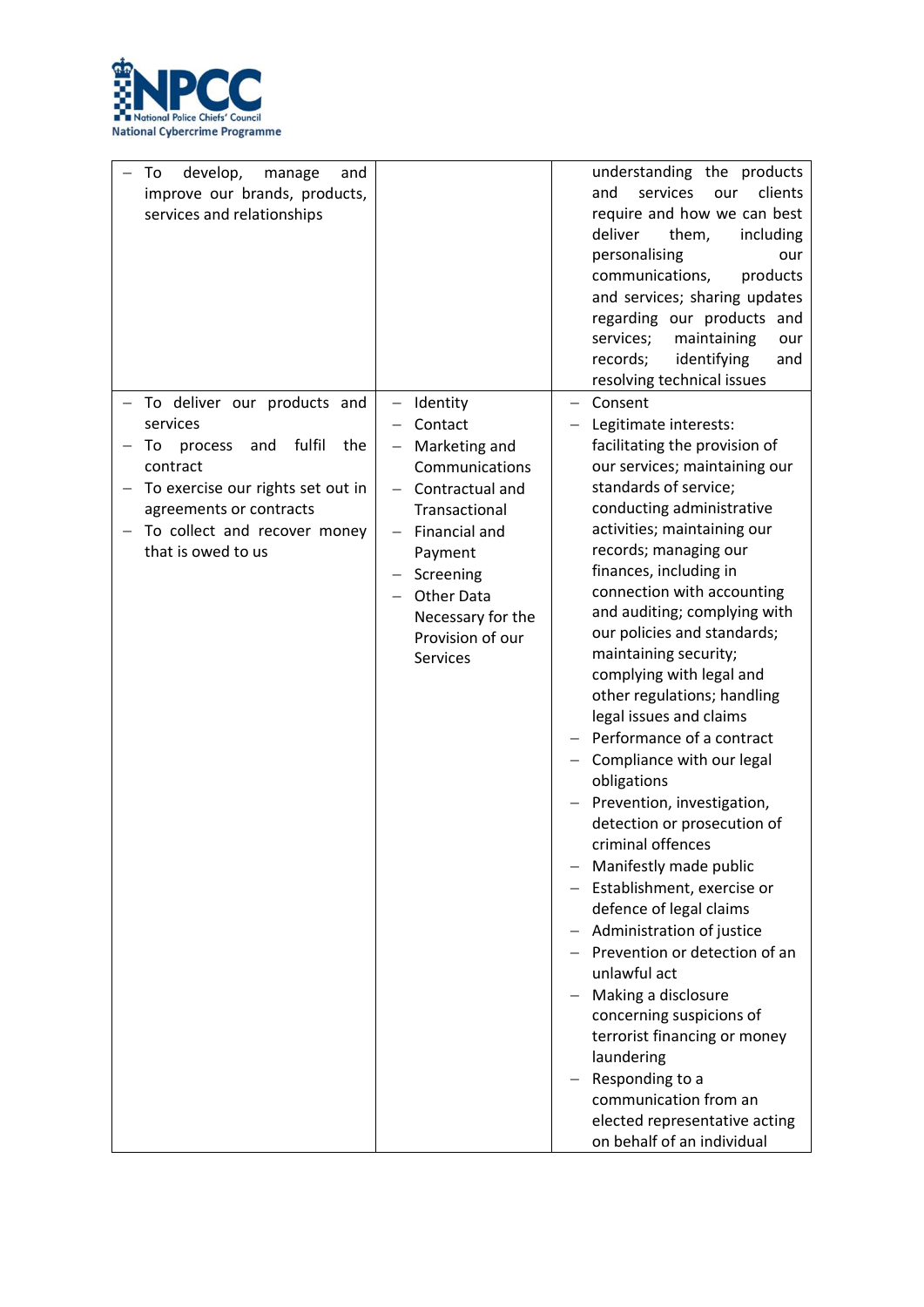

| To administer and protect our<br>business, brand, assets and staff                                                                                                                                                                  | Identity<br>$\qquad \qquad -$<br>Contact<br>$\overline{\phantom{0}}$<br>Technical<br>Contractual and<br>Transactional<br>Financial and<br>Payment<br><b>Special Category</b><br>Screening                      | - Legitimate interests: ensuring<br>the efficient operation of our<br>business<br>and<br>website,<br>including in connection with<br>accounting<br>and<br>auditing;<br>monitoring compliance with<br>our policies and standards;<br>maintaining our standards of<br>service;<br>conducting<br>administrative<br>activities;<br>maintaining<br>records;<br>our<br>managing<br>finances;<br>our<br>maintaining<br>security;<br>providing<br>appropriate<br>an<br>working<br>environment;<br>preventing<br>detecting<br>or<br>unlawful acts; enforcing our<br>legal rights and interests;<br>complying with<br>legal and<br>other regulatory obligations;<br>handling legal issues and<br>claims; contributing to the<br>administration of justice<br>Legal obligation<br>Prevention, investigation,<br>detection or prosecution of<br>criminal offences<br>Establishment, exercise or<br>defence of legal claims<br>Manifestly made public<br>Making a disclosure<br>concerning suspicions of<br>terrorist financing or money<br>laundering<br>Responding to<br>communication from elected<br>representative |
|-------------------------------------------------------------------------------------------------------------------------------------------------------------------------------------------------------------------------------------|----------------------------------------------------------------------------------------------------------------------------------------------------------------------------------------------------------------|------------------------------------------------------------------------------------------------------------------------------------------------------------------------------------------------------------------------------------------------------------------------------------------------------------------------------------------------------------------------------------------------------------------------------------------------------------------------------------------------------------------------------------------------------------------------------------------------------------------------------------------------------------------------------------------------------------------------------------------------------------------------------------------------------------------------------------------------------------------------------------------------------------------------------------------------------------------------------------------------------------------------------------------------------------------------------------------------------------|
| To detect, investigate, report,<br>and seek to prevent financial<br>crime<br>To manage risk for us and our<br>customers<br>To obey laws and regulations<br>that apply to us<br>To respond to complaints and<br>seek to resolve them | Identity<br>Contact<br>Technical<br>Contractual and<br>$\qquad \qquad -$<br>Transactional<br>Financial and<br>Payment<br><b>Special Category</b><br>Criminal<br>$\qquad \qquad -$<br>Conviction and<br>Offence | Consent<br>Legitimate interests:<br>determining the suitability of<br>working with you / your<br>organisation; maintaining our<br>standards of service;<br>managing security;<br>preventing or detecting<br>unlawful acts; enforcing our<br>legal rights and interests;<br>complying with legal and                                                                                                                                                                                                                                                                                                                                                                                                                                                                                                                                                                                                                                                                                                                                                                                                        |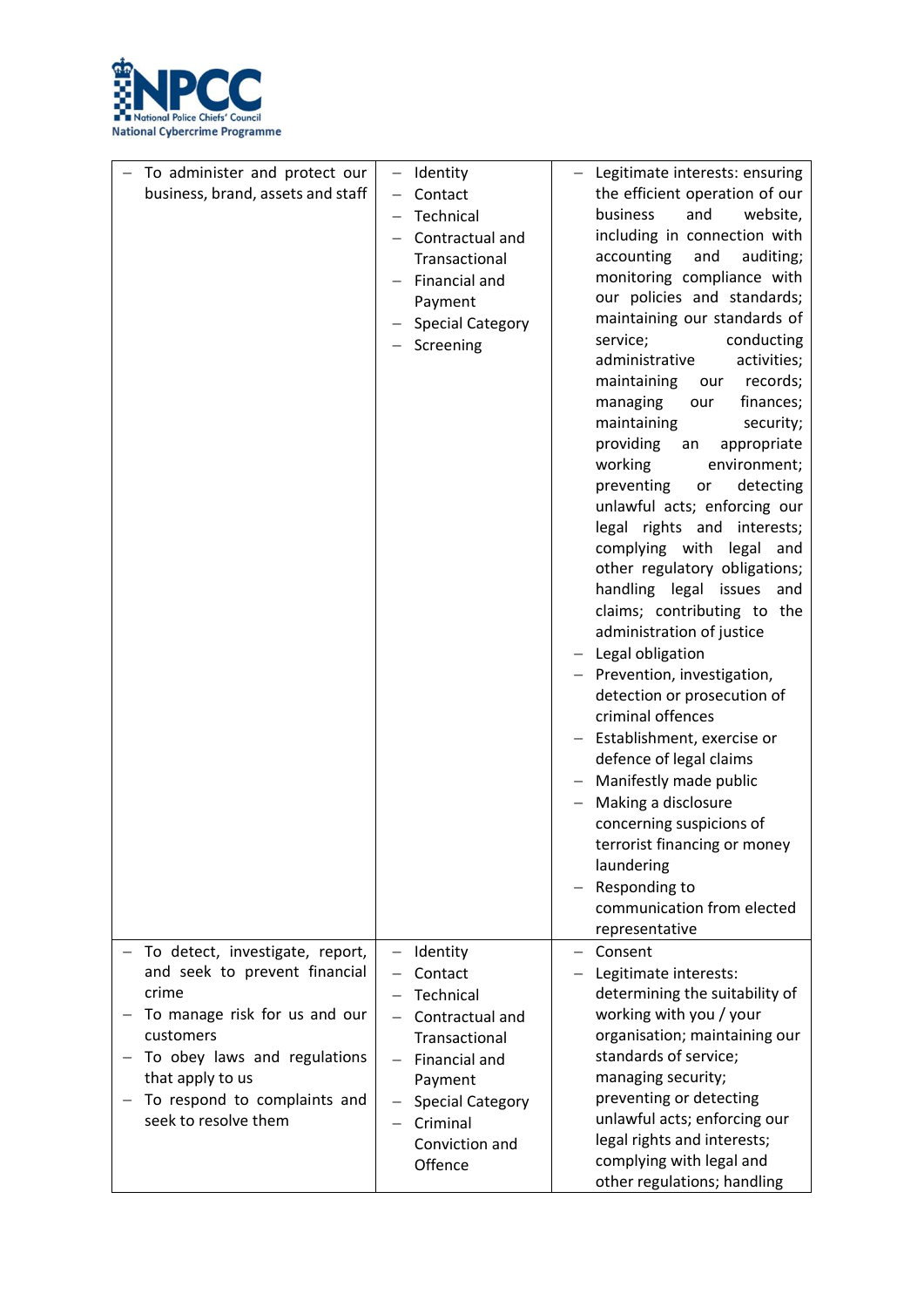

|                                                 |                                             | legal issues and claims;<br>contributing to the<br>administration of justice;<br>maintaining our insurance<br>Legal obligations<br>Prevention, investigation,<br>detection or prosecution of<br>criminal offences / unlawful<br>acts<br>- Establishment, exercise or<br>defence of legal claims<br>Manifestly made public<br>$\qquad \qquad -$<br>Administration of justice<br>Making a disclosure<br>concerning suspicions of<br>terrorist financing or money<br>laundering |
|-------------------------------------------------|---------------------------------------------|------------------------------------------------------------------------------------------------------------------------------------------------------------------------------------------------------------------------------------------------------------------------------------------------------------------------------------------------------------------------------------------------------------------------------------------------------------------------------|
|                                                 |                                             |                                                                                                                                                                                                                                                                                                                                                                                                                                                                              |
| In connection with advertising,                 | Identity                                    | Consent                                                                                                                                                                                                                                                                                                                                                                                                                                                                      |
| considering responses to, and                   | Contact                                     | Performance of a contract                                                                                                                                                                                                                                                                                                                                                                                                                                                    |
| engaging individuals to fulfil job<br>vacancies | Contractual and<br>$\overline{\phantom{0}}$ | Legitimate<br>interests:                                                                                                                                                                                                                                                                                                                                                                                                                                                     |
|                                                 | Transactional                               | matching your<br>education,                                                                                                                                                                                                                                                                                                                                                                                                                                                  |
| To manage employment and                        | <b>Education and</b>                        | skills, and experience with our                                                                                                                                                                                                                                                                                                                                                                                                                                              |
| staffing                                        | Work                                        | requirements; carrying out                                                                                                                                                                                                                                                                                                                                                                                                                                                   |
| obtain<br>To<br>respond<br>or<br>to             | Financial and                               | background<br>checks;                                                                                                                                                                                                                                                                                                                                                                                                                                                        |
| references                                      | Payment                                     | monitoring compliance with                                                                                                                                                                                                                                                                                                                                                                                                                                                   |
| To monitor and ensure equal                     | <b>Special Category</b>                     | our policies and standards;                                                                                                                                                                                                                                                                                                                                                                                                                                                  |
| opportunities                                   | Screening                                   | monitoring<br>and<br>managing                                                                                                                                                                                                                                                                                                                                                                                                                                                |
|                                                 |                                             | your performance; providing                                                                                                                                                                                                                                                                                                                                                                                                                                                  |
|                                                 |                                             | appropriate<br>working<br>an                                                                                                                                                                                                                                                                                                                                                                                                                                                 |
|                                                 |                                             | environment;<br>conducting                                                                                                                                                                                                                                                                                                                                                                                                                                                   |
|                                                 |                                             | diversity<br>monitoring;                                                                                                                                                                                                                                                                                                                                                                                                                                                     |
|                                                 |                                             | managing our finances and                                                                                                                                                                                                                                                                                                                                                                                                                                                    |
|                                                 |                                             | resourcing; conducting legal,                                                                                                                                                                                                                                                                                                                                                                                                                                                |
|                                                 |                                             | accounting<br>and<br>taxation                                                                                                                                                                                                                                                                                                                                                                                                                                                |
|                                                 |                                             | administration;<br>complying                                                                                                                                                                                                                                                                                                                                                                                                                                                 |
|                                                 |                                             | with our legal<br>obligations                                                                                                                                                                                                                                                                                                                                                                                                                                                |
|                                                 |                                             | and/or handling legal issues                                                                                                                                                                                                                                                                                                                                                                                                                                                 |
|                                                 |                                             | and claims; contributing to                                                                                                                                                                                                                                                                                                                                                                                                                                                  |
|                                                 |                                             | the administration of justice;                                                                                                                                                                                                                                                                                                                                                                                                                                               |
|                                                 |                                             | maintaining<br>security;                                                                                                                                                                                                                                                                                                                                                                                                                                                     |
|                                                 |                                             | preventing<br>detecting<br>or                                                                                                                                                                                                                                                                                                                                                                                                                                                |
|                                                 |                                             | unlawful acts                                                                                                                                                                                                                                                                                                                                                                                                                                                                |
|                                                 |                                             | Compliance with our legal<br>obligations                                                                                                                                                                                                                                                                                                                                                                                                                                     |
|                                                 |                                             | Prevention,<br>investigation,                                                                                                                                                                                                                                                                                                                                                                                                                                                |
|                                                 |                                             | detection or prosecution of                                                                                                                                                                                                                                                                                                                                                                                                                                                  |
|                                                 |                                             | criminal offences / unlawful                                                                                                                                                                                                                                                                                                                                                                                                                                                 |
|                                                 |                                             | acts                                                                                                                                                                                                                                                                                                                                                                                                                                                                         |
|                                                 |                                             |                                                                                                                                                                                                                                                                                                                                                                                                                                                                              |
|                                                 |                                             | Manifestly made public                                                                                                                                                                                                                                                                                                                                                                                                                                                       |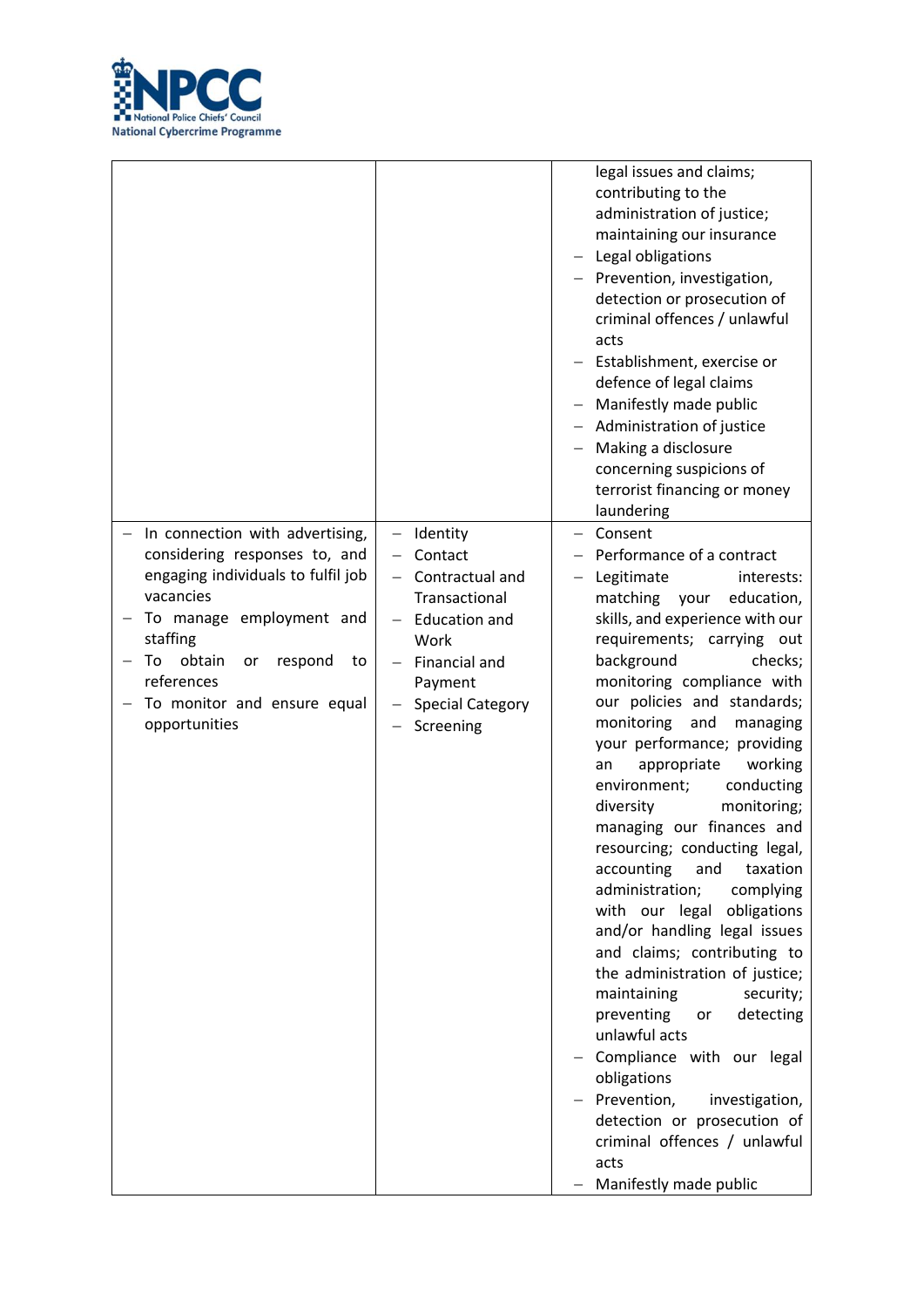

| - Establishment, exercise or<br>defence of legal claims<br>- Exercising our / your rights<br>and obligations in the field of<br>employment, social security<br>and social protection law<br>- Administration of justice |
|-------------------------------------------------------------------------------------------------------------------------------------------------------------------------------------------------------------------------|
| - Equality of opportunity or<br>treatment                                                                                                                                                                               |

Where we need to collect personal data by law, or under the terms of a contract we have with you, and you fail to provide that data when requested, we may not be able to perform the contract we have or are trying to enter into with you (for example, to provide you with goods or services). In this case, we may have to cancel a product or service you have with us, but we will notify you if this is the case.

## <span id="page-6-0"></span>**4. Disclosures of your personal data**

We may share your personal data with:

- − our clients;
- − our professional advisers, including, without limitation, our insurers, legal advisers, accountants etc;
- − our suppliers, business partners and sub-contractors;
- − search engine and web analytics providers;
- − with courts, the police, law enforcement bodies, regulators, government departments or agencies, lawyers or other parties;
- − companies providing anti-money laundering and terrorist financing services, credit reference and other fraud and crime prevention companies, financial institutions, and related regulatory bodies; and,
- − other third parties to which you request that we disclose your data.

In the event that we were to sell our business or assets, we may disclose your personal data to any prospective/actual purchaser and/or their advisers.

### <span id="page-6-1"></span>**5. International transfers**

When we process your personal data, we may process it in countries outside of the UK and the European Economic Area ('the EEA', which is comprised of the EU in addition to Iceland, Norway and Liechtenstein), for example when we engage third party service providers based in other countries. When we conduct relevant international transfers of your personal data, we will only do so in circumstances where:

- − You provide your explicit consent;
- − It is necessary to conclude or perform a contract in your interest between us and an individual or entity;
- − It is necessary for the establishment, exercise or defence of legal claims;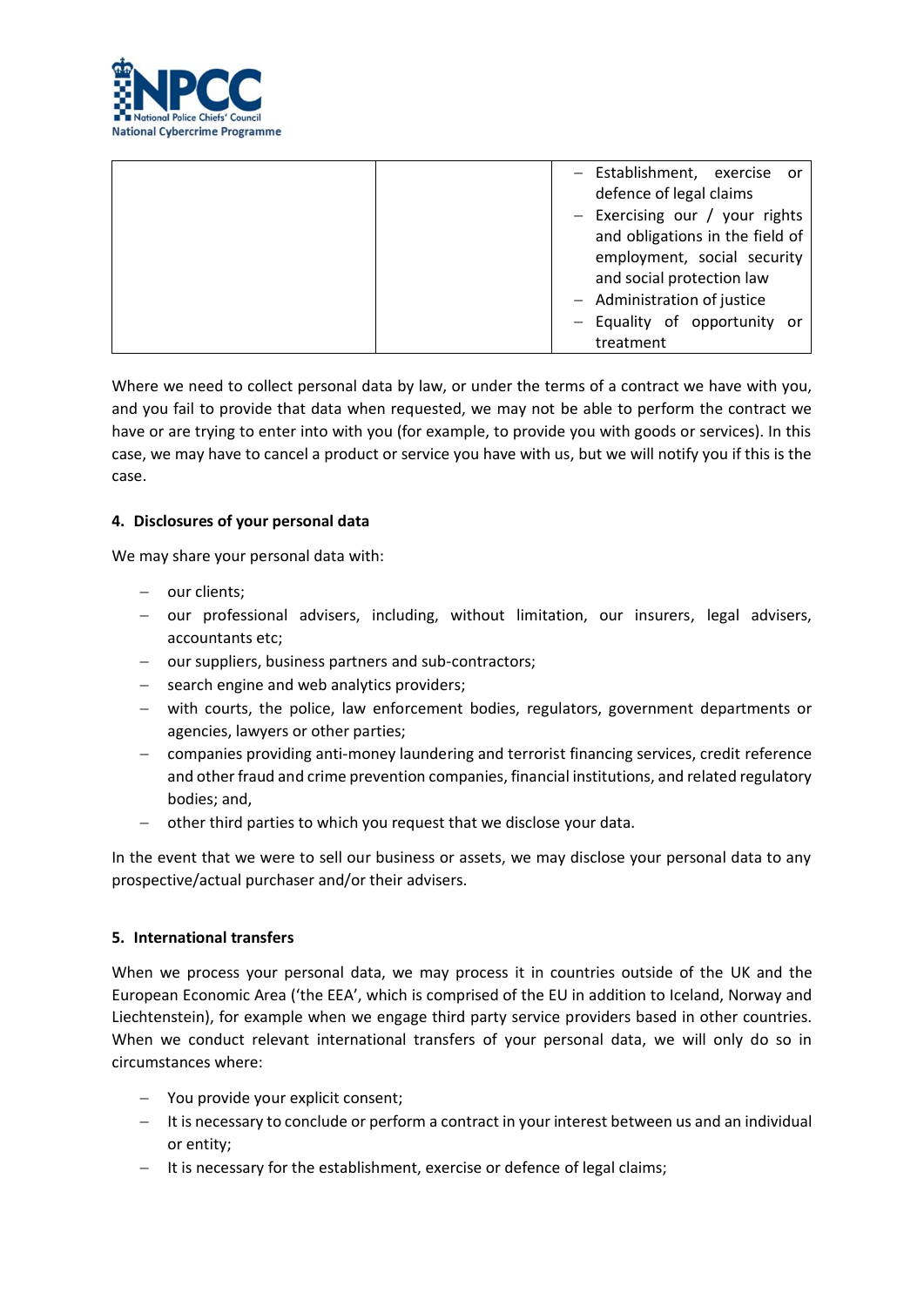

- The European Commission has determined that the country to which the data is to be transferred ensures an adequate level of protection (Andorra, Argentina, Canada, Faroe Islands, Guernsey, Israel, Isle of Man, Japan, Jersey, New Zealand, Switzerland, and Uruguay); and/or
- − We have entered into standard contractual clauses approved by the European Commission with the transferee and, where necessary, have conducted an appropriate risk assessment.

Should you require further information, please contact us using the details below.

# <span id="page-7-0"></span>**6. Data retention**

We will retain your personal data for as long as is necessary to fulfil the purpose(s) for which we collected it. This will typically mean that we will retain your personal data for as long as you / your organisation is a customer of ours or maintains an association with us and/or for as long as you are content to receive communications from us, and for a period thereafter as necessary to comply with legal, accounting, taxation or regulatory requirements, to prevent fraud, or as required in the context of establishing, exercising or defending legal rights or responding to your communications.

We may also retain your personal data outside of these periods, where we are unable to delete it for technical reasons, in which case we will isolate it and securely store it until secure destruction / erasure is possible.

Otherwise, we will securely destroy / erase your personal data, or shall anonymise it.

In practice, we will retain your personal data for a short time beyond the specified retention period, to allow for information to be reviewed and any deletion to take place.

# <span id="page-7-1"></span>**7. Your legal rights**

You have the right, with some exceptions, to ask us to provide you with a copy of any personal data we hold about you in respect of which we are the data controller, and to be provided with information regarding how we process that data.

If the personal data we hold about you is inaccurate or incomplete, you can notify us and ask us to correct or supplement it. If we rely on your consent to process your personal data, you can withdraw that consent at any time.

You can ask us not to process your personal data for marketing purposes.

If you have a complaint about how we have handled your personal data, you may be able to ask us to restrict how we use your personal data while your complaint is investigated.

In some circumstances you can ask us to erase your personal data if it is no longer necessary for us to use it, you object to the use of your personal data and we don't have a good reason to continue to use it, or we haven't handled your personal data in accordance with our obligations.

If you have provided us with your personal data, you can request that we provide a copy of it to you or another data controller in a commonly used, machine-readable format.